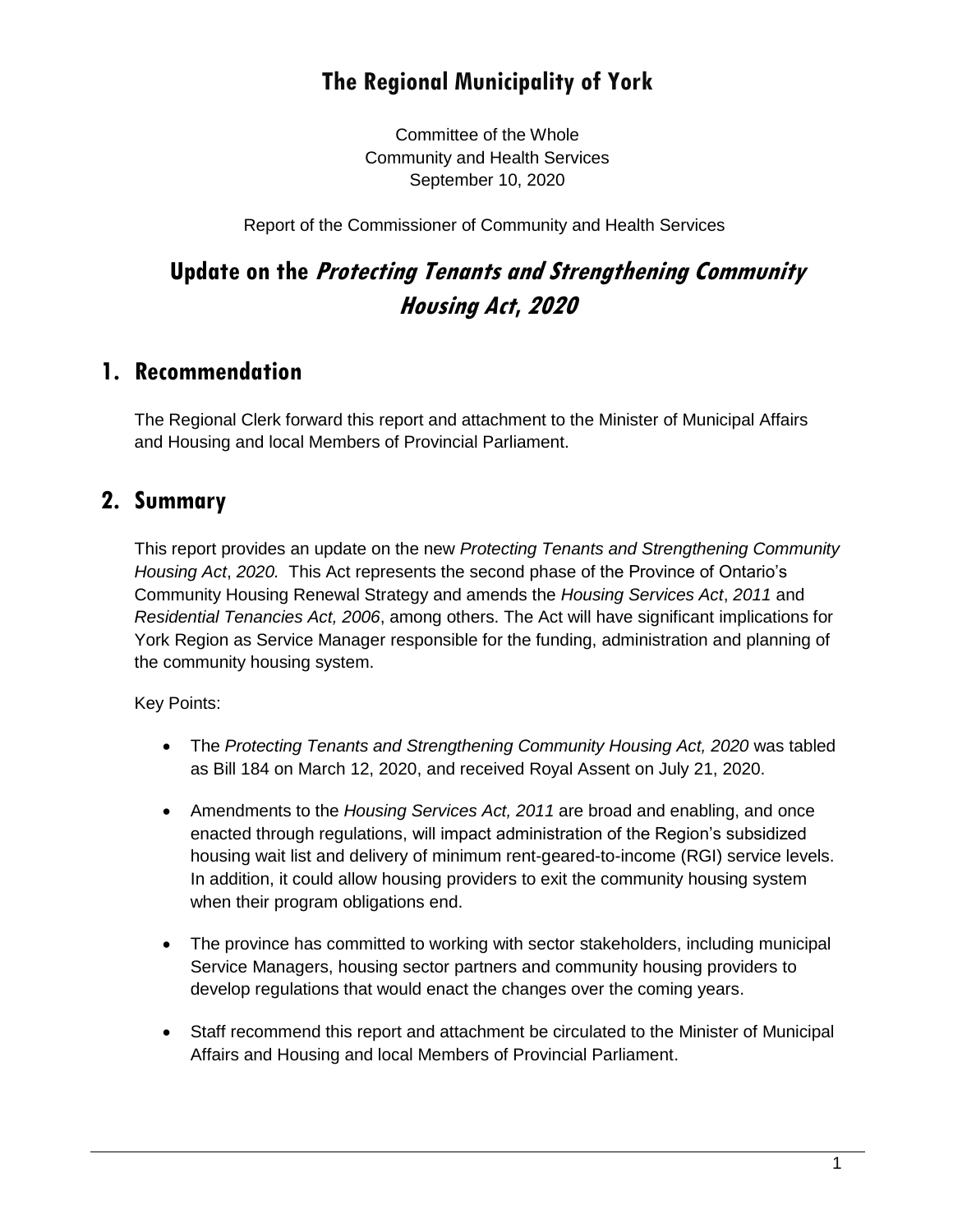## **3. Background**

#### **As Service Manager, York Region is responsible for community housing**

Community housing, which includes rental units owned and operated by non-profit and cooperative housing providers and Housing York Inc., provides subsidized and affordable housing for low- and moderate-income households. As the Service Manager for community housing, the Region is mandated by the *Housing Services Act, 2011* for the following:

- Maintaining a wait list for subsidized housing
- Funding rent subsidies and maintaining legislated minimum service levels of 3,988 RGI units for low-income households following provincial subsidy rules
- Ensuring community housing providers comply with provincial legislation and funding agreements
- Establishing local eligibility rules, policies, programs and services for community housing
- Allocating and administering funding for federal and provincial housing programs
- Developing and implementing a 10-year housing and homelessness plan

The Region became responsible for community housing in 2000 when the province transferred funding and administrative obligations to 47 municipal Service Managers. The province retained a role as system steward, setting the overall vision and legislative and policy framework for community housing in Ontario. Service Managers became the primary funders of community housing.

#### **Community housing providers are critical stakeholders in the housing system**

Community housing providers play an essential role in York Region's housing system, providing affordable rental homes for more than 6,800 low- and-moderate income households. In addition to Housing York Inc., the Region fulfills its community housing responsibilities through relationships with 44 non-profits and co-operatives which own and operate buildings constructed since the 1960s under a number of federal and provincial capital programs. Relationships with community housing providers vary depending on the program that funded construction of the building.

The Region has legislated responsibility under the *Housing Services Act, 2011* to fund and administer 37 non-profits and co-operatives, which are typically referred to as social housing. These represent the legacy housing providers transferred to the Region from the province. The Region has a contractual agreement with the remaining seven housing providers separate from legislation, referred to as affordable housing, which include buildings constructed since 2002 under new federal and provincial programs. Table 1 summarizes the distribution of community housing units by type.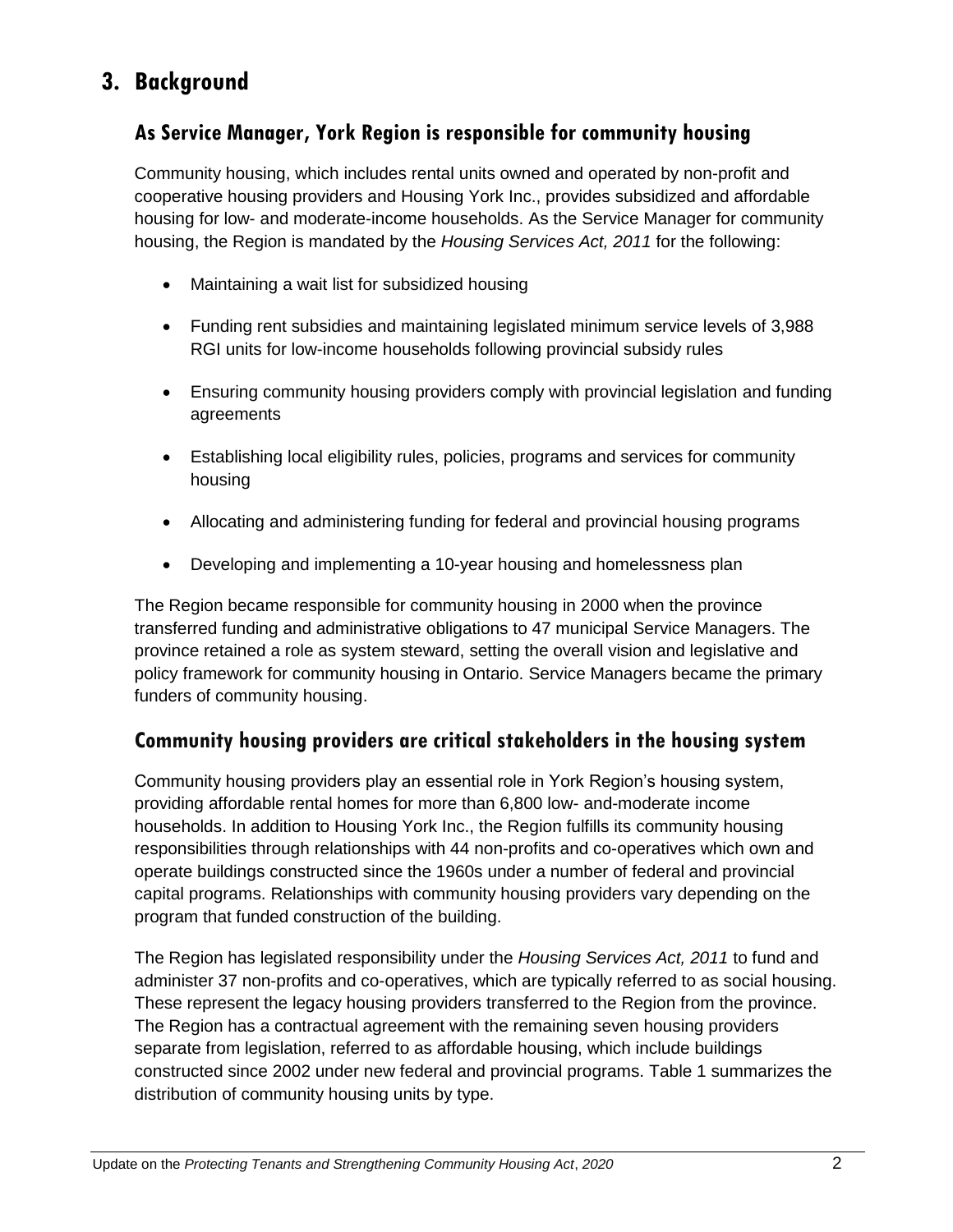# **Table 1**

| <b>Type of Community Housing</b>    | <b>Number of Housing Units</b> |
|-------------------------------------|--------------------------------|
| Non-profit providers <sup>1</sup>   | 3,301                          |
| Co-operative providers <sup>1</sup> | 877                            |
| Housing York Inc. <sup>2</sup>      | 2,762                          |
| Total                               | 6,940                          |

Community Housing Units Administered by York Region

 $1$  Non-profit and co-operative providers include 3,320 social housing units transferred to the Region under *Housing Services Act, 2011* Part VII.

<sup>2</sup> Housing York Inc.'s portfolio includes units constructed under several different federal and provincial funding programs, including Public Housing, transferred Part VII units, and Affordable Housing Program-Investment in Affordable Housing.

As outlined in a [March 2020](https://yorkpublishing.escribemeetings.com/filestream.ashx?DocumentId=10841) report to Council, the Region has the lowest supply of social housing units relative to its population of all municipalities participating in Municipal Benchmarking Network Canada reporting, with 17 units per 1,000 residents; well below the median of 38 units per 1,000. Figure 1 shows the rate for comparative Service Managers.



**Number of Social Housing Units per 1,000 Households, 2018**

**Figure 1**

Source: Municipal Benchmarking Network Canada (MBNCanada).

Social housing defined by MBNCanada includes rent-geared-to-income and market rent units transferred to Service Managers in 2001, and rent supplement units under specific programs.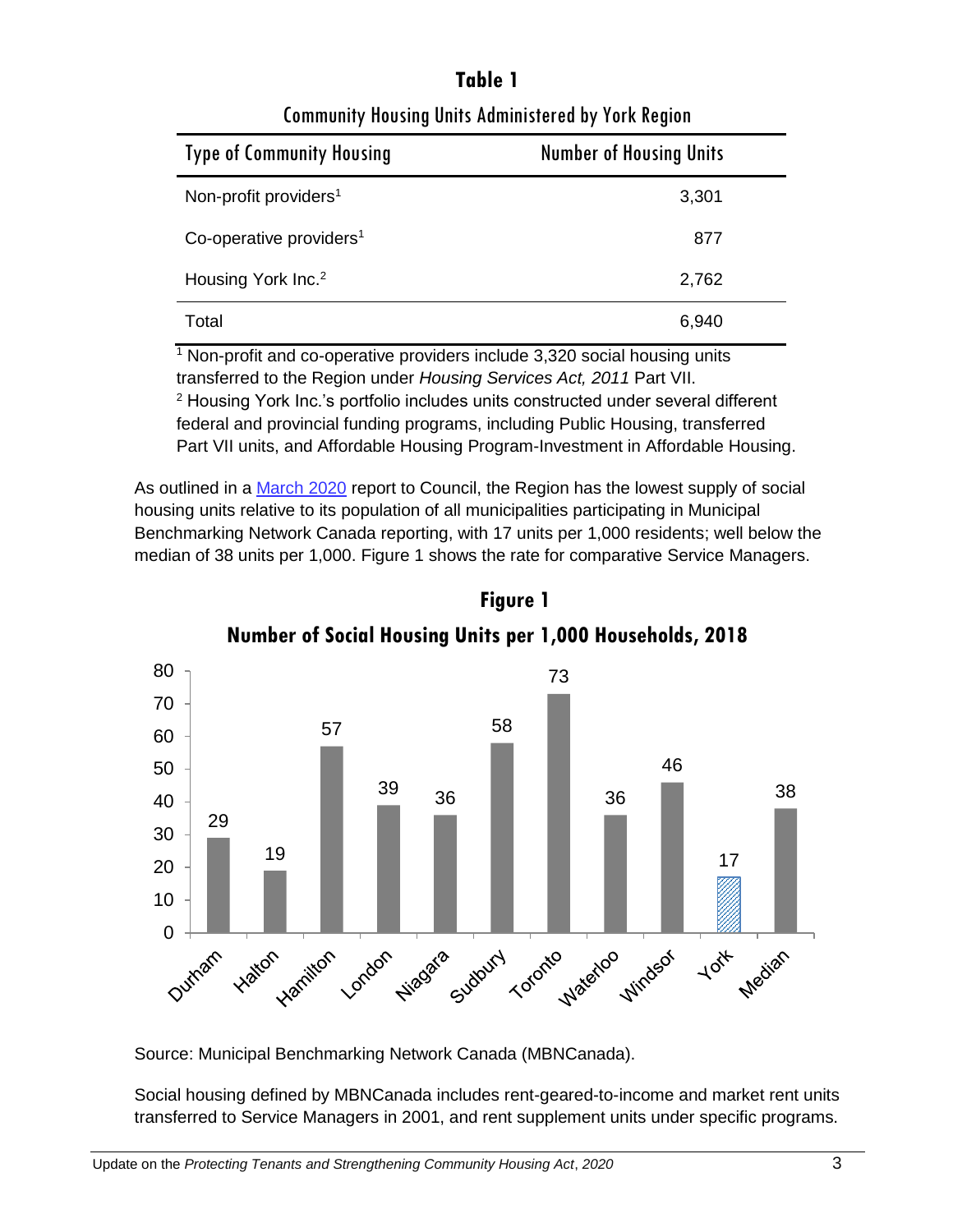It does not include construction under new affordable housing programs or Regionallydesigned rent subsidy programs.

The subsidized housing wait list grew to more than 17,000 households in 2019, while unit turnover continued to decline to under 300 units. With growing demand for affordable rental housing, sustaining the existing stock of community housing is a key objective of *[Housing](https://www.york.ca/wps/wcm/connect/yorkpublic/f5710944-144c-402c-ba60-64bd520dc359/Housing+Solutions+Phase+2+Plan%2C+2019+to+2023.pdf?MOD=AJPERES&CVID=mTLI.du)  [Solutions](https://www.york.ca/wps/wcm/connect/yorkpublic/f5710944-144c-402c-ba60-64bd520dc359/Housing+Solutions+Phase+2+Plan%2C+2019+to+2023.pdf?MOD=AJPERES&CVID=mTLI.du)*, the Region's 10-year housing and homelessness plan.

#### **Council has supported community housing providers by making investments beyond what the Region is legislated to provide**

Housing providers benefit from York Region's Social Housing Innovation Fund, Housing Provider Loan and Subsidy Program, and surplus sharing. The Region also provides training, governance and operational support, and asset management support including project management for capital repair projects, building condition assessments and energy audits.

#### **The province released its Community Housing Renewal Strategy in April 2019, with the stated goal of sustaining, repairing and growing the community housing system**

Council received an update on the strategy in [June 2019.](https://yorkpublishing.escribemeetings.com/filestream.ashx?DocumentId=7502) In its first phase, the province has introduced legislative and regulatory changes intended to streamline and stabilize the community housing system, including changes to wait list administration and simplification of RGI calculation rules. The Region is in the process of implementing the wait list and RGI rules as reported to Council in [June 2020.](https://yorkpublishing.escribemeetings.com/filestream.ashx?DocumentId=13025)

#### **The Protecting Tenants and Strengthening Community Housing Act, 2020 represents the next phase of the province's renewal strategy**

The *Protecting Tenants and Strengthening Community Housing Act, 2020* amends several housing-related statues, including the *Housing Services Act, 2011, Residential Tenancies Act, 2006, Building Code Act, 1992,* and introduces the *Ontario Mortgage and Housing Corporation Repeal Act, 2020*. The province has stated this Act represents the second phase of the Community Housing Renewal Strategy while supporting More Homes, More Choice: [Ontario's Housing Supply Action Plan](https://www.ontario.ca/page/more-homes-more-choice-ontarios-housing-supply-action-plan) and a provincial commitment to transform the delivery of Building Code services. Several of the amendments reflect recommendations the Region made to the province through the [June 2019](https://yorkpublishing.escribemeetings.com/filestream.ashx?DocumentId=7502) [report,](https://yorkpublishing.escribemeetings.com/filestream.ashx?DocumentId=7502) including:

- Requesting that the province review service level standards and allow Service Managers to count additional subsidy programs
- Supporting the introduction of local income and asset limits for all Service Managers to better target rent subsidies
- Reviewing provincial wait list administration rules

In addition, the Region has participated in ongoing advocacy to the province to address the future of housing providers whose original program obligations are ending through various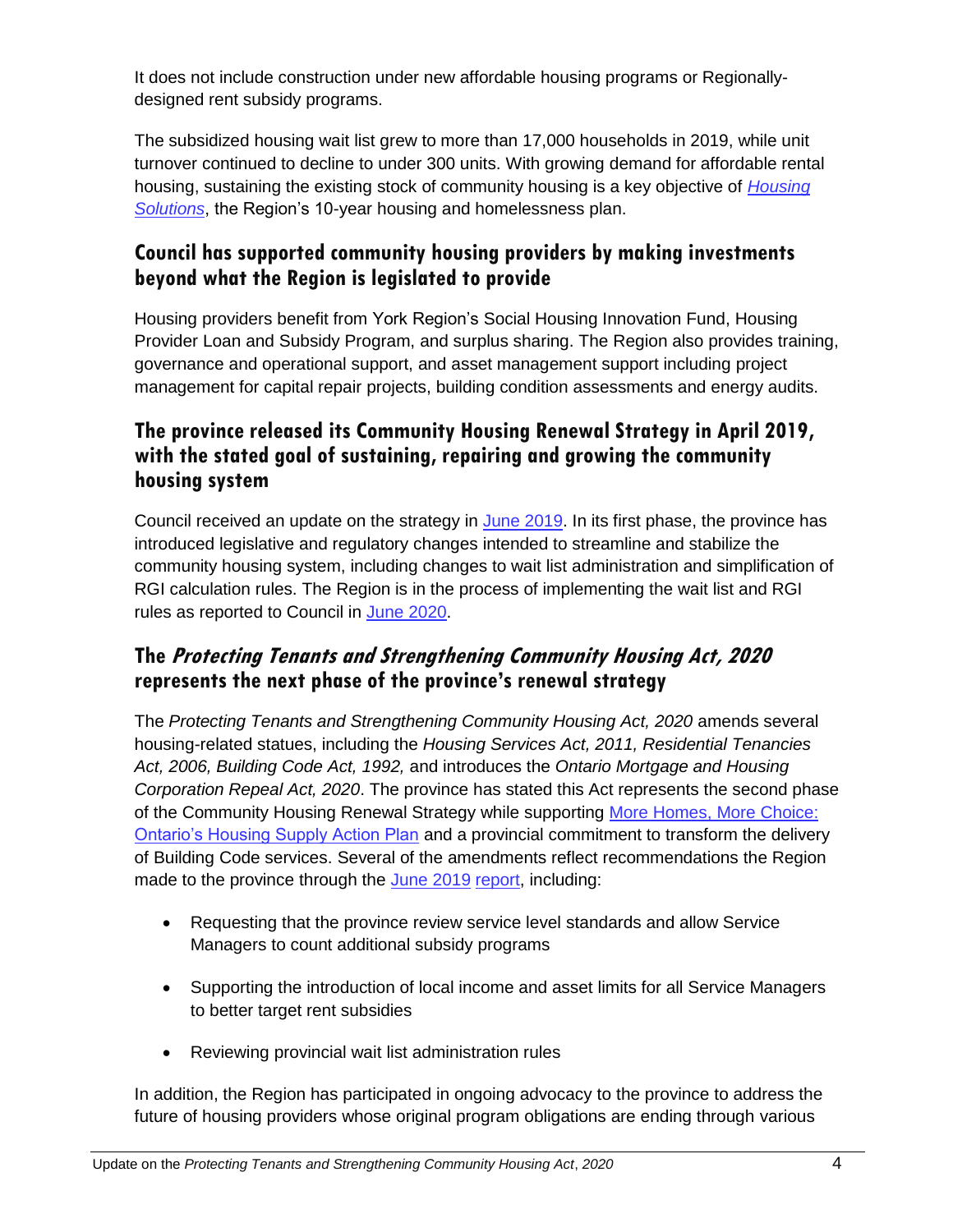provincial tables and the Ontario Municipal Social Service Association. The Act received Royal Assent on July 21, 2020. A summary of key provisions included in the Act is provided as Attachment 1.

# **4. Analysis**

#### **The amendments to the Housing Services Act, 2011 will have significant implications for the Region in its role as Service Manager**

The changes to the *Housing Services Act, 2011* enacted through the *Protecting Tenants and Strengthening Community Housing Act, 2020* will have direct impacts for the Region in its role as the Service Manager for community housing. These changes, to be enacted through regulations in the coming years, include service level standards, wait lists and local eligibility rules, as well as new options for housing providers whose original operating agreements were affected when responsibility for community housing was transferred to Service Managers.

#### **Staff will monitor the implications of changes to the Residential Tenancies Act, <sup>2006</sup>and other housing-related laws**

Although the *Protecting Tenants and Strengthening Community Housing Act, 2020* affects several housing-related laws, the changes to the *Building Code Act, 1992* and the repeal of the Ontario Mortgage and Housing Corporation are not expected to have significant implications for the Region in its role as Service Manager for community housing.

Key changes to the *Residential Tenancies Act, 2006* include new requirements for landlords seeking evictions for reasons such as a renovation, repair or the landlord's own use, to prevent these provisions from being used in bad faith to increase rents beyond the provincial guidelines. These requirements will primarily impact private sector landlords and tenants. In the case of a community housing unit that must be vacated for renovation or repairs, the tenant will typically be offered a transfer to another unit. Preventing "bad faith" evictions may help stabilize market rents in communities such as York Region, although the change will not address the need for more rental housing.

In addition, changes to the Landlord and Tenant Board will impact both private sector landlords and community housing providers, including Housing York Inc. The existing Landlord and Tenant Board mediation process has been amended to allow it to enforce agreements reached through alternative dispute resolution, such as negotiation between the landlord and tenant prior to a hearing. If a tenant does not meet the terms of an agreement, the landlord may apply for an eviction without a hearing. Landlords will also now be able to pursue compensation for matters such as rent arrears, unit damage or utility costs from former tenants through the Landlord and Tenant Board; previously, money owed by tenants who moved out had to be pursued through venues such as Small Claims Court. These changes may streamline the hearing process and provide additional opportunities to recover costs for private sector landlords and community housing providers.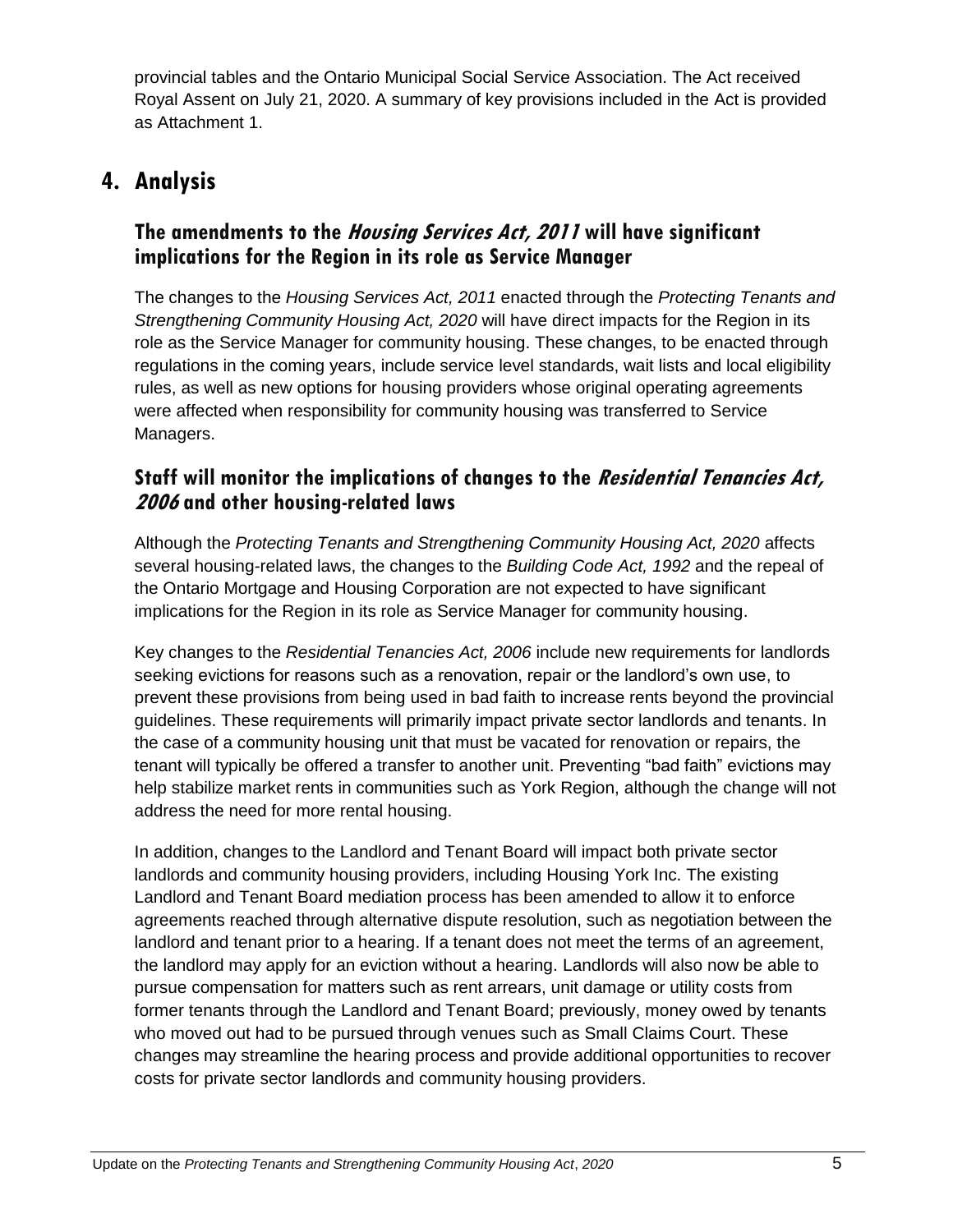The Landlord and Tenant Board will be required to consider whether a landlord attempted to negotiate a repayment agreement before ordering an eviction for non-payment of rent due to lost income as a result of COVID-19. At this time, it is not clear if landlords will use informal dispute resolution processes or if this will result in an increase in evictions for non-payment of rent as Landlord and Tenant Board hearings resume and pandemic-related income support programs such as the Canada Emergency Response Benefit end. As outlined in the September memo to Council on the Social Services Branch response to COVID-19, staff are closely monitoring these issues; supporting vulnerable residents to maintain their housing remains a priority.

#### **The province has committed to reviewing minimum service level standards currently prescribed through legislation**

When responsibility for community housing was transferred to Service Managers, the province established minimum RGI service levels intended to preserve units in place at the time. The Region is required to fund 3,988 RGI units. In 2019, York Region exceeded this requirement, funding 4,129 RGI units through 37 housing providers. Additional investments in housing assistance made by Council are not counted towards minimum service levels, such as Regional Rent Assistance, which provides approximately 300 subsidies through a locally designed program. Service Managers have requested the province broaden the definition of service levels to reflect additional investment in the housing system to respond to growing demand, and to encourage Service Managers to develop housing assistance that are matched to household need. The current method of reporting by the province doesn't accurately reflect the investment and level of support Service Managers are providing to their residents. Updating the service level standards will provide a more accurate picture of local investment into the community housing system.

The amended *Housing Services Act, 2011* continues to require Service Managers to maintain minimum service levels; however, it states any form of assistance described in regulations will count towards service levels. This is a welcome change, as RGI is expensive, administratively complex and not all households applying to the Region's wait list require the depth of support provided by RGI. Currently applicants wait for a unit vacancy to occur to receive a rent subsidy. Moving forward, Service Managers may be able to offer different types of rent assistance, such as a modest or short-term rent subsidy, to applicants living in private market rental units in the community. This change in service level standards will provide flexibility in how Service Managers meet their service level obligations and support more residents in accessing housing.

#### **Service Managers should be engaged to ensure the review of service levels does not impose additional costs**

York Region staff support the planned provincial review of service level standards. Demand for affordable housing has increased since Service Managers became responsible for community housing. Many Service Managers have made additional investments in new forms of housing assistance using tax levy funding to respond to growing need and further commitments identified in their 10-year housing and homelessness plans. These initiatives should be considered as part of the service level standard review to better understand the range of strategies being used to provide housing assistance and inform the final regulation.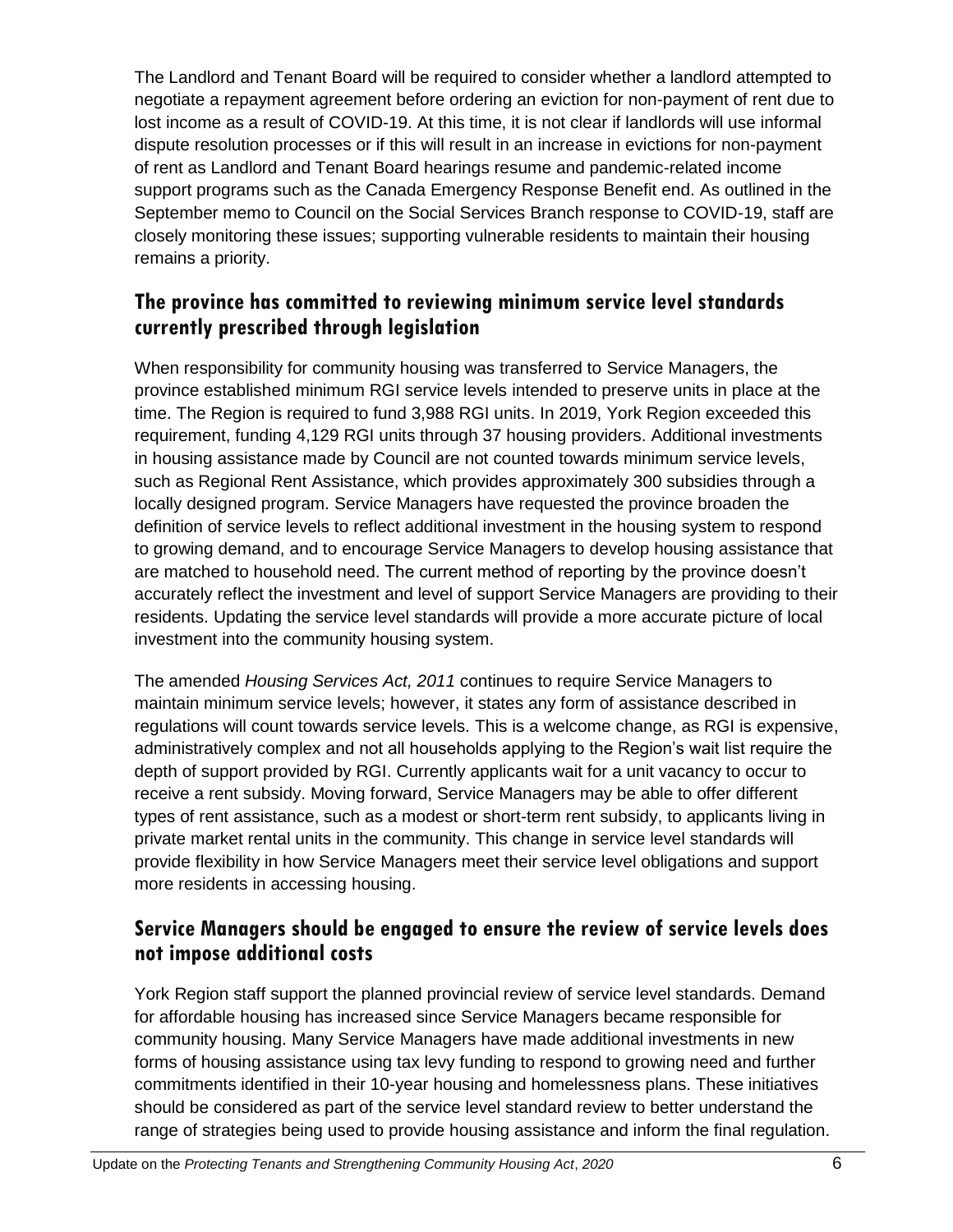However, there is a risk the province may increase minimum service levels to reflect population growth and increased demand, which would impose additional costs on Service Managers that cannot be absorbed by the property tax base. Service Managers are a responsible level of government but have limited means to generate revenue. There cannot be a future requirement for municipalities to invest additional funding into the system beyond what is currently mandated. Any increase in service levels should be contingent on ongoing operating funding from the federal and/or provincial governments.

Funding decisions related to the future of community housing must be made by municipal councils and be considered in the context of current fiscal realities faced by all levels of government. Housing provider interests may be different than those of the municipal governments who must pay for them. Due to cost implications associated with regulations relating to service levels, staff encourages the province to engage with Service Managers in developing the regulations on a government-to-government level, recognizing the municipal role in funding community housing.

#### **Service Managers will be required to use a prescribed access system for housing assistance that counts toward service levels**

A related amendment addresses the use of an access system, or wait list, for allocating housing supports to households needing assistance. The *Housing Services Act, 2011*  already required Service Managers to use a wait list to allocate RGI units. The amendment will also require Service Managers to use the access system to allocate other forms of housing assistance that will be counted towards service levels, as prescribed in future regulations. The impact of this amendment for York Region is currently unknown and will depend on the final regulations. The Region already uses the subsidized housing wait list to allocate non-RGI rent benefits, such as the Regional Rent Assistance Program. At the same time, the Region has advocated for the province to simplify and streamline the existing rules for administration of the wait list. It is unclear how the addition of new programs and services would affect this goal or whether the province is considering significant changes to how the wait list is administered.

#### **A new provision of the Housing Services Act, 2011 will require Service Managers to have local eligibility rules for RGI assistance in prescribed areas**

Currently, Service Managers may choose to implement local eligibility rules for RGI assistance. Under a new provision of the *Housing Services Act, 2011*, future regulations will require Service Managers to establish local eligibility rules with respect to prescribed areas, including potentially requiring income and asset limits. The province plans to work with sector stakeholders to propose local eligibility rules.

Council approved income and asset limits in York Region in [March 2018](https://www.york.ca/wps/wcm/connect/yorkpublic/819705cc-c72c-4dca-9d8e-83684089b5f9/mar+1+modernization+ex.pdf?MOD=AJPERES) to better target resources to households most in need. Depending on the requirements set through regulation, the Region may need to revise its income and asset limits to comply with provincial direction. At this time, it is not known if additional requirements or options for local eligibility rules will be proposed through the regulations.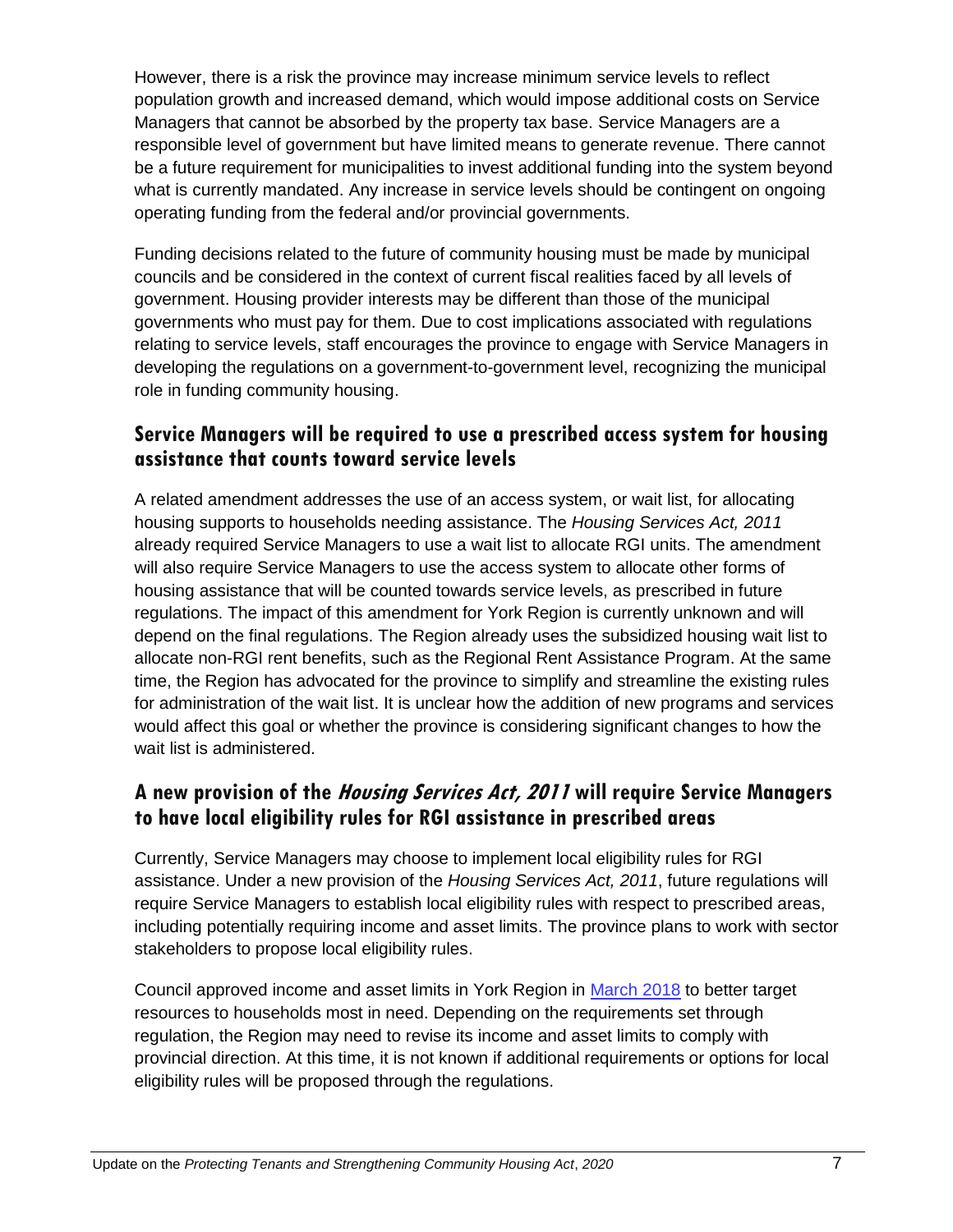#### **The prescribed requirements for local eligibility rules should continue to provide flexibility for Service Managers**

Requiring local eligibility rules is intended to help ensure consistency between Service Managers and prioritize households with greater need. The Region supports both of these goals; however, Service Managers must be engaged in developing the regulations to ensure that the prescribed requirements for local eligibility rules allow for flexibility to respond to the range of housing needs across different parts of the province.

#### **Amendments to the Housing Services Act, 2011 will allow Service Managers and housing providers to enter new relationships when housing provider program obligations end**

Through the Community Housing Renewal Strategy, the province has committed to updating the framework governing community housing in Ontario. Non-profit and cooperative housing providers that received provincial funding to build new units in the 1980s and 1990s, referred to as Part VII providers, originally entered into operating agreements with the province, which were to end once the provider's mortgage matures. In York Region there are 32 Part VII nonprofits and co-operatives, representing 3,320 rental units. Housing York Inc. owns an additional 1,025 Part VII units.

When the province transferred responsibility for community housing to Service Managers, individual operating agreements were replaced by the *Social Housing Reform Act*, *2000* and, later, the *Housing Services Act, 2011*. The legislation does not prescribe an end date and Part VII housing providers are required to continue to provide community housing – including RGI – after their mortgage matures. Projects could only be removed from the *Housing Services Act, 2011* at the Minister's discretion.

Service Managers, housing providers, and sector organizations including the Ontario Non-Profit Housing Association and the Co-operative Housing Federation of Canada have raised the issue of not having an end date with the province for many years. To address this issue, the province has amended the *Housing Services Act, 2011* to allow Service Managers and housing providers to enter into new agreements once providers fulfill their original program obligations. Baseline standards for new agreements will be set through regulation as well as rules for amending, replacing or terminating agreements. The province has stated the purpose of this change is to incent housing providers to stay in the system once original obligation end and allow new providers to enter the system. It is not clear, however, whether the new agreements would require Service Managers to provide new funding to encourage continued participation in the system.

#### **The amendments may also allow Part VII housing providers to leave the community housing system**

While the province has stated the amendments are intended to encourage Part VII providers to remain in the community housing system, it has also made amendments to allow providers to stop providing community housing through exit agreements. To exit the system, a housing provider would be required to enter into an exit agreement with a Service Manager and provide joint notice to the Minister of Municipal Affairs and Housing. The province proposes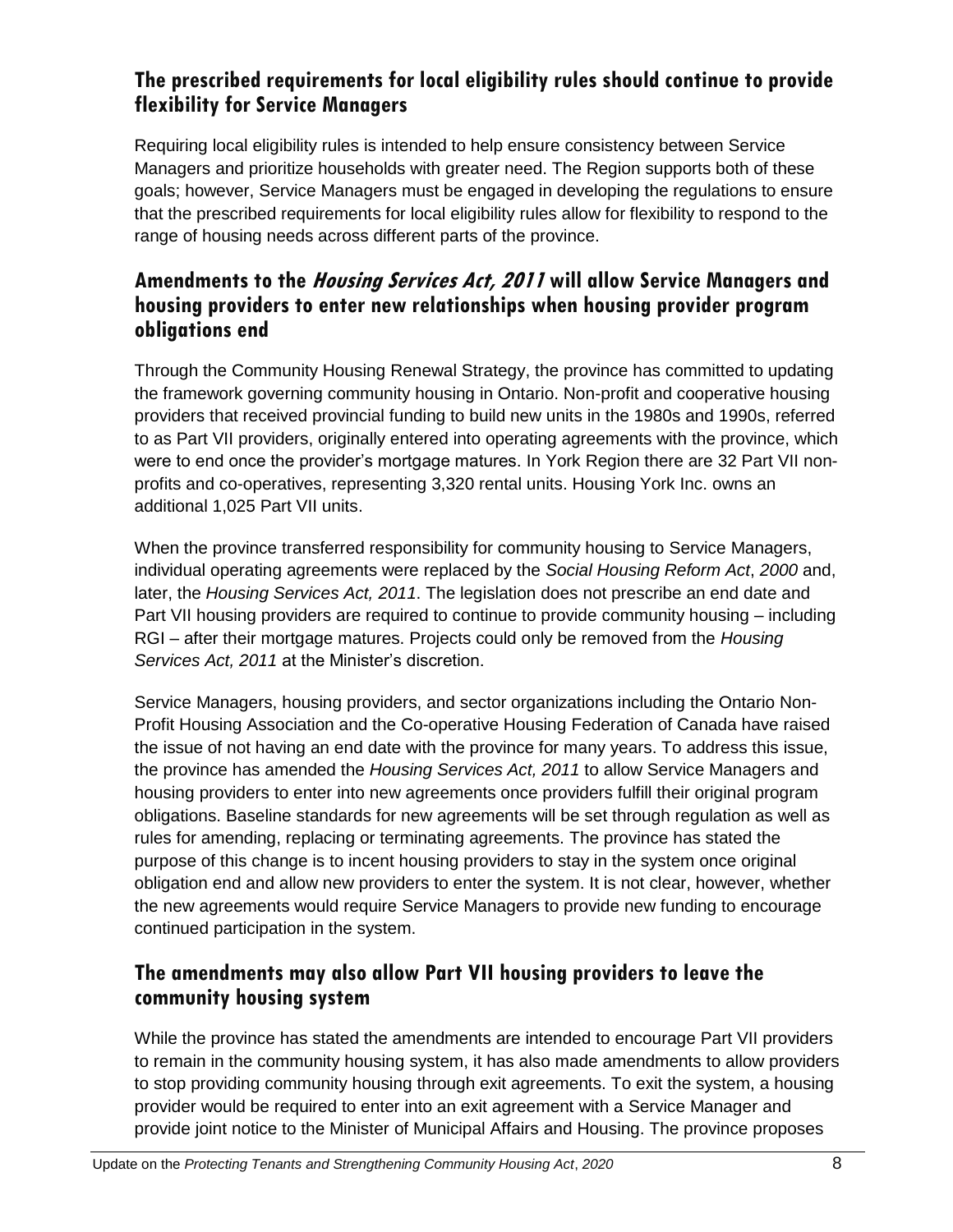that future regulations set out baseline rules and requirements for a housing provider to exit the system, including protecting tenants and public investment in the system.

This amendment may pose considerable risk for the sustainability of the community housing system. It is unclear whether the regulations will require Service Managers to agree to housing providers exiting the system should they wish to do so. If a non-profit or co-operative housing provider does exit the system, the Region could see a loss of community housing units and its ability to house applicants off the subsidized housing wait list (there is no risk that Part VII units owned by Housing York Inc. will exit). Housing providers' willingness and ability to remain in the community housing system will depend on their individual financial positions and interest in partnering with their Service Manager. For example, housing providers with healthy reserves and highly marketable buildings may be interested in leaving the community housing system and becoming a private sector landlord where they have more choice in who they house, and less government oversight. The province indicates incentives will be offered to housing providers that stay in the housing system. It is still unknown what the incentives will look like and how they will be funded.

#### **The future regulations should support the sustainability of the community housing system without increasing costs for Service Managers**

The Region welcomes increased clarity and direction with regard to the future of Part VII housing, and is supportive of exploring a range of options to incentivize these providers to remain in the community housing system; however, the amendments to the *Housing Services Act, 2011* carry risks for Service Managers, particularly if new funding is required to avoid the potential loss of community housing units. It is essential the province collaborate with Service Managers in developing the final regulations for Part VII housing providers to ensure that the requirements for service agreements do not increase costs to the property tax base.

#### **The province has committed to working with sector stakeholders on developing regulations to enact many of the amendments to the Housing Services Act, 2011**

The province has committed to working with sector stakeholders, including Service Managers and housing providers, on development of the regulations which are needed to enact many of the legislative amendments. The Region commends the province for its open, transparent and consultative approach in developing the legislative amendments, and recognizes the importance of these changes in supporting the sustainability of the community housing sector.

#### **York Region encourages a government-to-government approach to developing new regulations**

In addition to being the legislated body responsible for community housing in Ontario, Service Managers are the primary funders of the system. A [2019 report](https://www.amo.on.ca/AMO-PDFs/Reports/2019/Fixing-Housing-Affordability-Crisis-2019-08-14-RPT.aspx) by the Association of Municipalities of Ontario reported that, in 2017, property taxpayers contributed more than \$1.77 billion towards community housing, plus additional investments in homelessness prevention programs and financial incentives to support affordable housing development.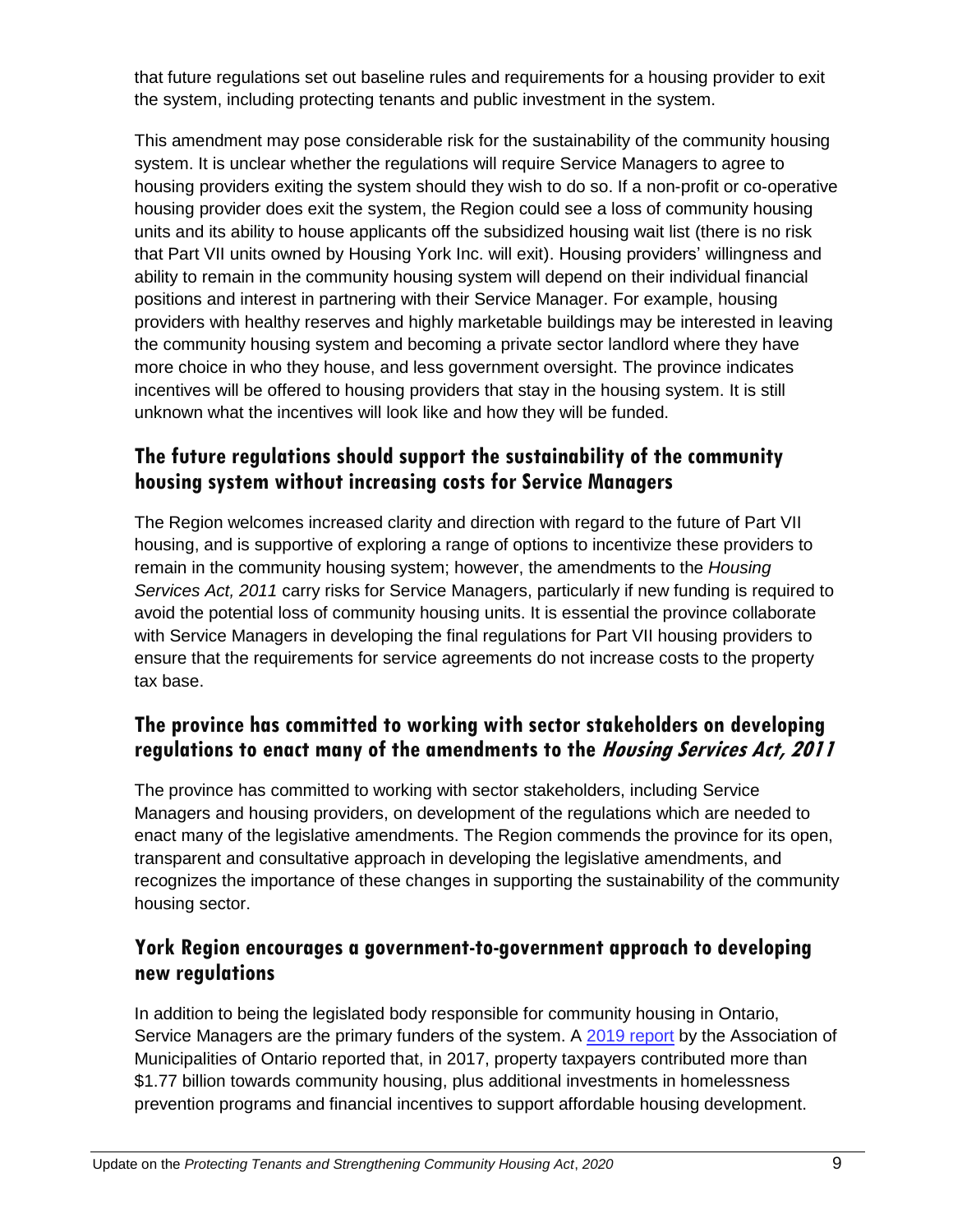On funding and legislative issues, a government-to-government approach to regulatory development respects the roles of the province and Service Manager. To ensure taxpayer funds are used in a prudent and fiscally responsible manner and to allow for local flexibility, transparent and direct discussions should occur between the two levels of government. Staff encourages the province to work alongside Service Managers to develop draft regulations prior to consulting wider sector stakeholders based on the following principles:

- **Pay for say:** As the primary funders of community housing in Ontario, the province should engage with Service Managers in direct government-to-government consultation. Service Managers already enjoy a strong working relationship with provincial staff and both should continue to work together to identify solutions for the housing system. Service Managers should be the primary drivers of community housing policy, in consultation with housing providers and sector associations. Other sector partners, such as housing providers, are beneficiaries of Service Manager funding.
- **No new costs:** Ontario is the only province or territory in Canada where responsibility for funding and delivering community housing rests with the municipal level of government. Municipalities manage service delivery and fund programs through the property tax system. The potential addition of further costs and/or service delivery requirements on the property tax base through regulation is unsustainable.
- **Local flexibility:** Service Managers are best positioned to plan for the needs of their communities. While the Region agrees with the need for consistency between service areas, the regulations should provide flexibility to meet local housing needs and priorities as identified in Service Managers' 10-year housing and homelessness plans.

## **5. Financial**

Financial implications of the legislative amendments to the *Housing Services Act, 2011* are currently unknown, pending the development of associated regulations. In 2019, York Region invested \$29.9 million in tax levy funds to deliver legislated community housing programs.

# **6. Local Impact**

York Region works with community housing providers in all nine local municipalities to provide affordable rental homes to tenants and co-operative members, including market and subsidized units. Housing affordability continues to be a challenge for residents across the Region.

## **7. Conclusion**

York Region supports the province's efforts under the Community Housing Renewal Strategy to ensure a streamlined and sustainable community housing system that can grow and